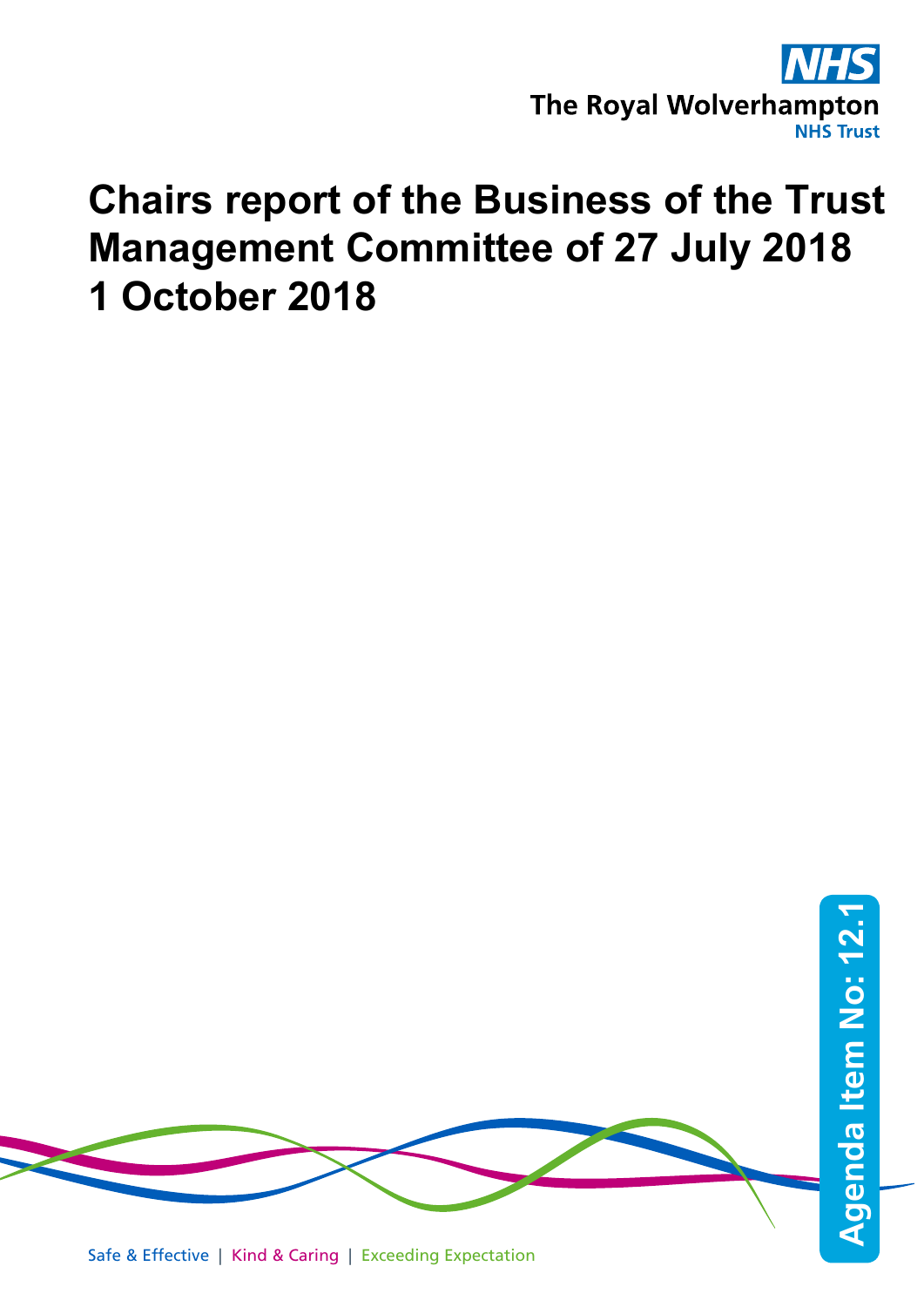$\overline{\mathbf{1S}}$ The Royal Wolverhampton

| <b>Trust Board Report</b>                                                                                                                                                               |                                                                                                                                                                                                                                                                                                                                    |  |
|-----------------------------------------------------------------------------------------------------------------------------------------------------------------------------------------|------------------------------------------------------------------------------------------------------------------------------------------------------------------------------------------------------------------------------------------------------------------------------------------------------------------------------------|--|
| <b>Meeting Date:</b>                                                                                                                                                                    | 21 September 2018                                                                                                                                                                                                                                                                                                                  |  |
| Title:                                                                                                                                                                                  | Chairs report of the Business of the Trust Management Committee of 27 July<br>2018                                                                                                                                                                                                                                                 |  |
| <b>Report of:</b>                                                                                                                                                                       | The Trust Management Committee's role is to oversee and co-ordinate the<br>Trust operations on a Trust-wide basis and to direct and influence the Trust<br>service strategies and other key service improvement strategies which impact<br>on these, in accordance with the Trust overall vision, values and business<br>strategy. |  |
| <b>Action</b><br><b>Requested:</b>                                                                                                                                                      | Receive and note,                                                                                                                                                                                                                                                                                                                  |  |
| For the attention<br>of the Board                                                                                                                                                       |                                                                                                                                                                                                                                                                                                                                    |  |
| <b>Assure</b>                                                                                                                                                                           | The Report provides assurance regarding the approval of Business Cases<br>$\bullet$<br>and Policies.                                                                                                                                                                                                                               |  |
| <b>Advise</b>                                                                                                                                                                           | The report raises no new or changed risks.<br>$\bullet$                                                                                                                                                                                                                                                                            |  |
| <b>Alert</b>                                                                                                                                                                            | $\bullet$                                                                                                                                                                                                                                                                                                                          |  |
| <b>Author + Contact</b><br>Details:                                                                                                                                                     | Tel 01902 694294 Email keith.wilshere1@nhs.net                                                                                                                                                                                                                                                                                     |  |
| <b>Links to Trust</b>                                                                                                                                                                   | 1. Create a culture of compassion, safety and quality                                                                                                                                                                                                                                                                              |  |
| <b>Strategic</b>                                                                                                                                                                        | 2. Proactively seek opportunities to develop our services<br>3. To have an effective and well integrated local health and care system that operates                                                                                                                                                                                |  |
| <b>Objectives</b>                                                                                                                                                                       | efficiently                                                                                                                                                                                                                                                                                                                        |  |
|                                                                                                                                                                                         | 4. Attract, retain and develop our staff, and improve employee engagement                                                                                                                                                                                                                                                          |  |
|                                                                                                                                                                                         | 5. Maintain financial health - Appropriate investment to patient services<br>6. Be in the top 25% of all key performance indicators                                                                                                                                                                                                |  |
| <b>Resource</b><br>Implications:                                                                                                                                                        | None.                                                                                                                                                                                                                                                                                                                              |  |
| <b>Main Discussion/Action Points:</b>                                                                                                                                                   |                                                                                                                                                                                                                                                                                                                                    |  |
| Considered and approved the following business cases:                                                                                                                                   |                                                                                                                                                                                                                                                                                                                                    |  |
|                                                                                                                                                                                         |                                                                                                                                                                                                                                                                                                                                    |  |
| 18/269: CPE Screening Business Case                                                                                                                                                     |                                                                                                                                                                                                                                                                                                                                    |  |
| It was agreed that the CPE Screening Business Case be approved.                                                                                                                         |                                                                                                                                                                                                                                                                                                                                    |  |
|                                                                                                                                                                                         |                                                                                                                                                                                                                                                                                                                                    |  |
| 18/270: Impella Heart Pump Business Case                                                                                                                                                |                                                                                                                                                                                                                                                                                                                                    |  |
| It was agreed that the Impella Heart Pump Business Case be approved subject to agreement by<br>Specialist Commissioners.                                                                |                                                                                                                                                                                                                                                                                                                                    |  |
|                                                                                                                                                                                         |                                                                                                                                                                                                                                                                                                                                    |  |
| 18/271: Procurement of Nitrogen Evaporator Business Case                                                                                                                                |                                                                                                                                                                                                                                                                                                                                    |  |
| It was agreed: that the Procurement of Nitrogen Evaporator Business Case be approved.                                                                                                   |                                                                                                                                                                                                                                                                                                                                    |  |
|                                                                                                                                                                                         |                                                                                                                                                                                                                                                                                                                                    |  |
| 18/273: NICE TAG 495 Palbociclib with an aromatase inhibitor for previously untreated, hormone                                                                                          |                                                                                                                                                                                                                                                                                                                                    |  |
| receptor-positive, HER2 negative, locally advanced or metastatic breast cancer<br>It was agreed that the NICE TAG 495 Palbociclib with an aromatase inhibitor for previously untreated, |                                                                                                                                                                                                                                                                                                                                    |  |
| hormone receptor-positive, HER2 negative, locally advanced or metastatic breast cancer Business                                                                                         |                                                                                                                                                                                                                                                                                                                                    |  |
| Case be approved.                                                                                                                                                                       |                                                                                                                                                                                                                                                                                                                                    |  |
|                                                                                                                                                                                         |                                                                                                                                                                                                                                                                                                                                    |  |
| 18/274: NICE TAG 487 Venetoclax for treating chronic lymphocytic leukaemia                                                                                                              |                                                                                                                                                                                                                                                                                                                                    |  |
|                                                                                                                                                                                         | It was agreed that the NICE TAG 487 Venetoclax for treating chronic lymphocytic leukaemia                                                                                                                                                                                                                                          |  |
| Business Case be approved.                                                                                                                                                              |                                                                                                                                                                                                                                                                                                                                    |  |
|                                                                                                                                                                                         |                                                                                                                                                                                                                                                                                                                                    |  |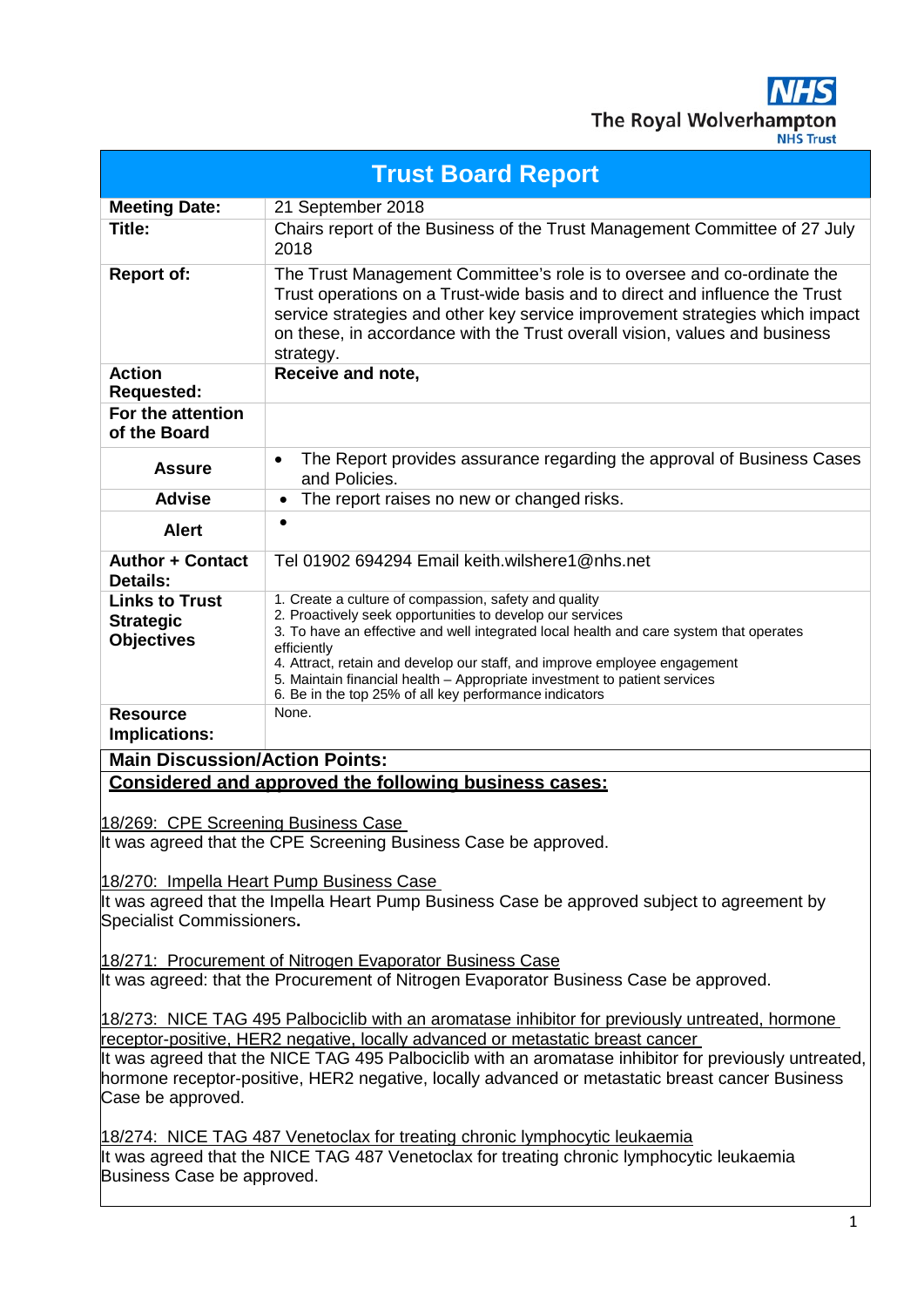18/275: NICE TAG 491 Ibrutinib for treating Waldenstrom's macroglobulinaemia It was agreed that the NICE TAG 491 Ibrutinib for treating Waldenstrom's macroglobulinaemia Business Case be approved.

18/276: NICE TAG 492 Atezolizumab for untreated locally advanced or metastatic urothelial cancer when Cisplatin is unsuitable.

It was agreed that the NICE TAG 492 Atezolizumab for untreated locally advanced or metastatic urothelial cancer when Cisplatin is unsuitable Business Case be approved.

18/277: NICE TAG 458 Trastuzumab emtansine for treating HER2 positive advanced breast cancer after Trastuzumab and a taxane

It was agreed that the NICE TAG 458 Trastuzumab emtansine for treating HER2 positive advanced breast cancer after Trastuzumab and a taxane Business Case be approved

18/278: New Product Request: Rotigotine Transdermal Patches Business Case It was agreed that the New Product Request Rotigotine Transdermal Patches Business Case be approved.

18/279: Replacement 3rd and 4th linear accelerator (linacs) including bunker refurbishment and all associated costs Business Case

It was agreed that Replacement 3rd and 4th linear accelerator (linacs) including bunker refurbishment capital Business Case be approved.

18/281: Additional funding for completion of Chemocare e-prescribing system implementation Business Case

It was agreed that the Additional funding for completion of Chemocare e-prescribing system implementation Business Case be approved subject to confirmation of the changes agreed.

18/282: Delivery of Local and National CQUINS schemes 2018/19 relating to Medicines Business Case

It was agreed that the Delivery of Local and National CQUINS schemes 2018/19 relating to Medicines Business Case be approved.

18/283: Rheumatology Nursing Advice Line Business Case It was agreed that the Rheumatology Nursing Advice Line Business Case be approved.

18/295: Medical e-Job Planning Business Case

It was agreed that Medical e-Job Planning Business Case be approved.

18/296: Clinical Fellowship for Nursing Business Case

It was agreed that Clinical Fellowship for Nursing Business Case be approved.

18/297: RWT Staff Flu Campaign 2018/19 Business Case It was agreed that RWT Staff Flu Campaign 2018/19 Business Case be approved.

18/298: Winscribe Pan-Trust Deployment Business Case It was agreed that Winscribe Pan-Trust Deployment Business Case be approved.

18/299: Electronic Observations Renewal and Expansion Business Case It was agreed that Electronic Observations Renewal and Expansion Business Case be approved.

18/300: Replacement of Defibrillators Business Case It was agreed that Replacement of Defibrillators Business Case be approved.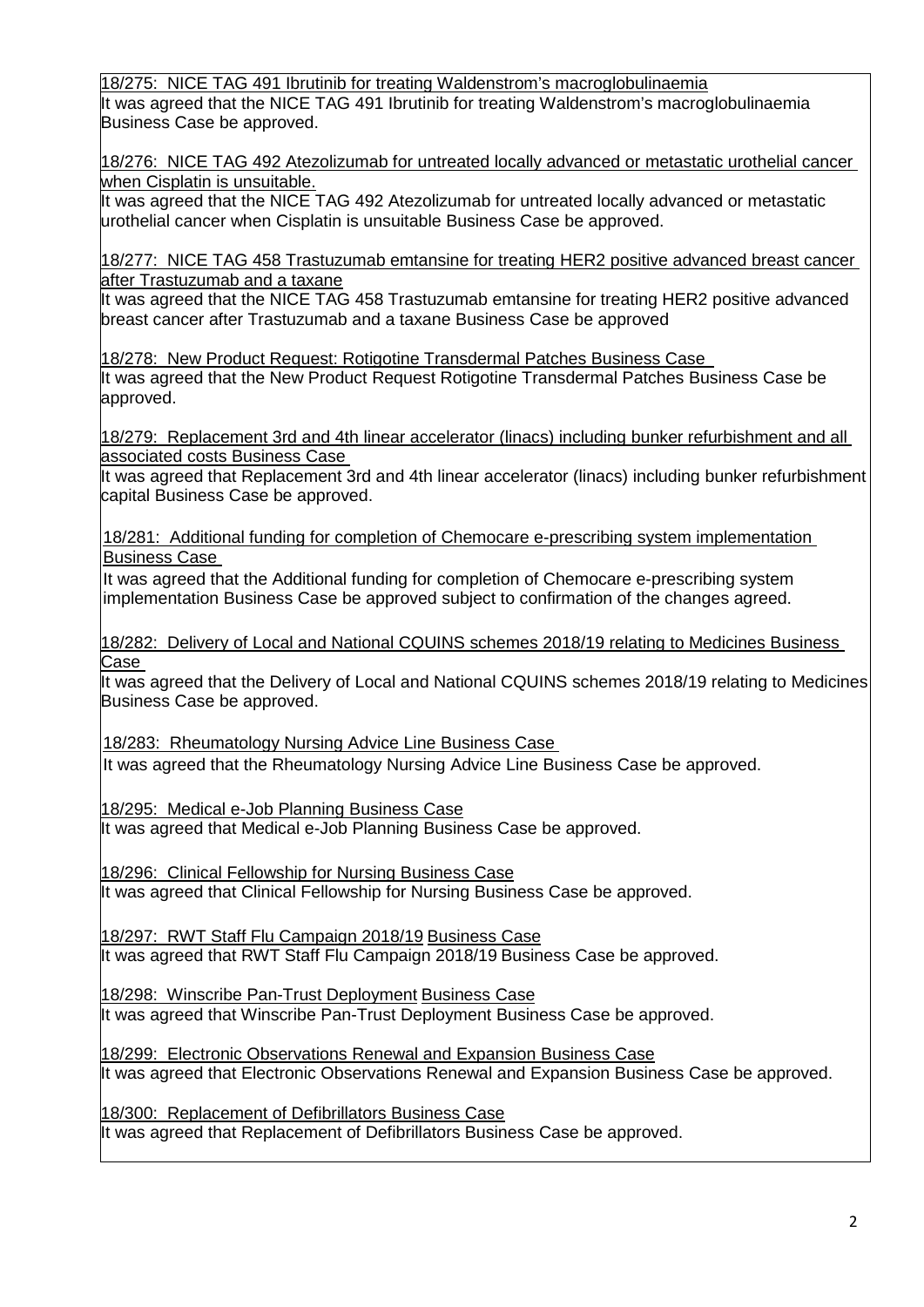# **Approved the following policies;**

18/302: OP104 Business Continuity Management Policy It was agreed that the OP104 Business Continuity Management Policy be approved.

18/303: OP106 Safeguarding Children Supervision Policy It was agreed that the OP106 Safeguarding Children Supervision Policy be approved.

18/304: CP56 Procedural Sedation Policy It was agreed that the CP56 Procedural Sedation Policy be approved.

18/305: CP05 Transfer Policy It was agreed that the CP05 Transfer Policy be approved.

| <b>Risks Identified:</b>  | The Trust Management Committee has had regard to any         |
|---------------------------|--------------------------------------------------------------|
| <b>Include Risk Grade</b> | risks identified in respect of these matters. The TMC also   |
| (categorisation           | has a standing item on every agenda, at which point          |
| matrix/Datix number)      | anybody present may raise any matter which is deemed to      |
|                           | be worthy of consideration for inclusion on a risk register. |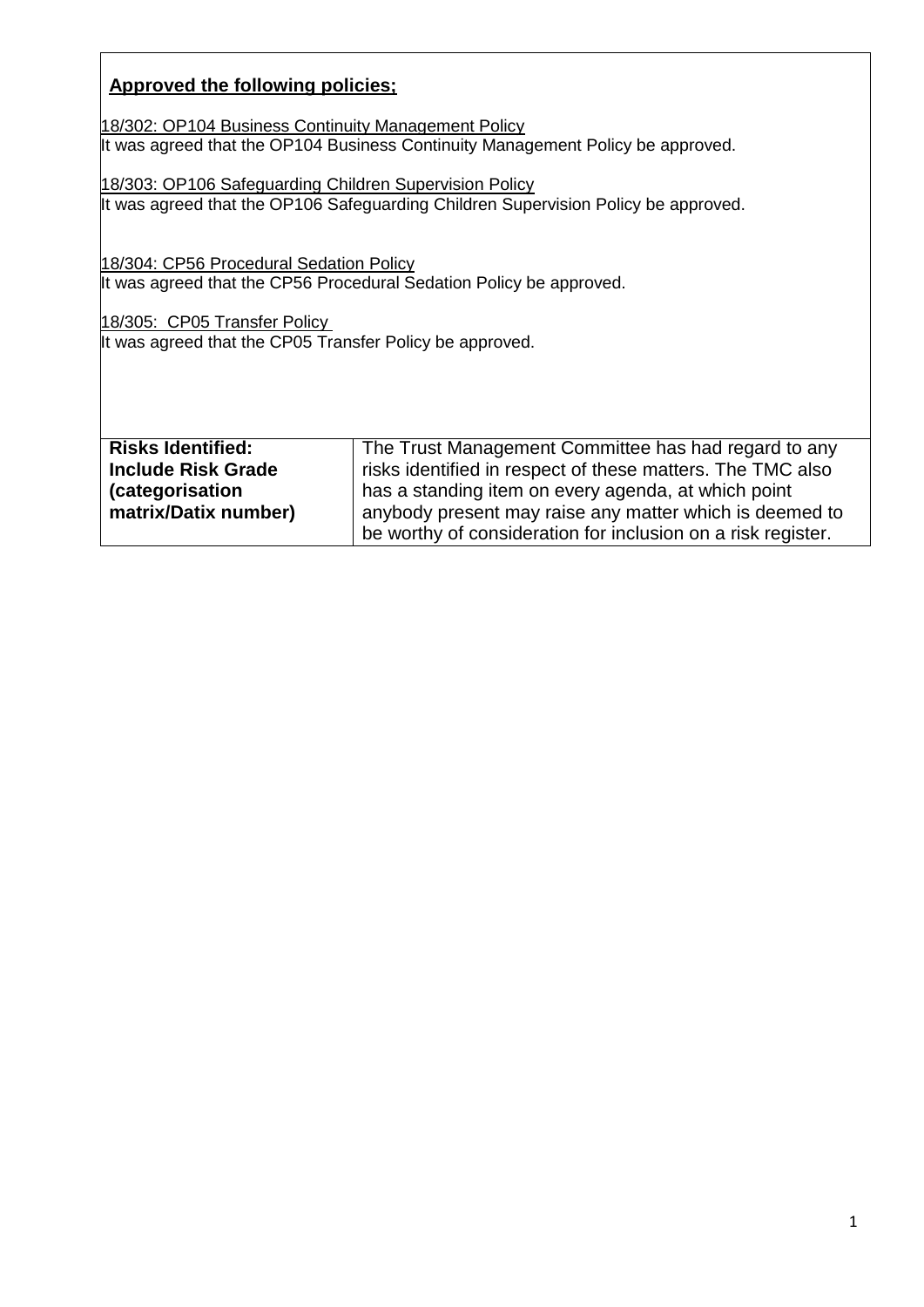# The Royal Wolverhampton NHS Trust

# **TRUST MANAGEMENT COMMITTEE**

#### **Minutes of the meeting of the Trust Management Committee held at 1pm on Friday 27 July 2018 in the Board Room, Corporate Services Centre, Building 12, New Cross Hospital, Wolverhampton.**

#### **Present:**

Ms C Hobbs Head of Nursing, D1<br>Dr J Macve Director of Infection. Prof B Singh Clinical Director IT<br>
Mr K Stringer (Chair) Chief Finance Offic

# **In Attendance:**

#### **Apologies:**

Mr D Loughton Dr J Odum Medical Director<br>
Ms T Palmer Ms Head of Midwifer

Mr I Badger Divisional Medical Director, D1<br>Ms N Ballard CD: Head of Nursing – Division (D) Ms N Ballard **Head of Nursing – Division (D)3**<br>Prof. A-M Cannaby **Chief Nursing Officer (Part)** Prof. A-M Cannaby Chief Nursing Officer (Part)<br>Dr L Dowson Divisional Medical Director. Dr L Dowson Divisional Medical Director, D2 Mr A Duffell **Director of Workforce**<br>
Ms C Etches<br>
Deputy Chief Executiv Ms C Etches **Deputy Chief Executive (Part)**<br>Mr L Grant **Deputy Chief Operating Office** Mr L Grant Deputy Chief Operating Officer, D1<br>Dr C Higgins Divisional Medical Director, D3 Dr C Higgins Divisional Medical Director, D3 Dr J Macve<br>Director of Infection, Prevention and Control (DIPC)<br>Dr B McKaig<br>Deputy Medical Director Deputy Medical Director Ms B Morgan **Mateur 1988** Head of Nursing – Division (D)2<br>Mr W Nabih **Head of Estates Developments** Mr W Nabih **Head of Estates Developments**<br>
Ms G Nuttall **Head of Estates Developments** Ms G Nuttall **Manufall Chief Operating Officer**<br>Ms S Roberts **Chief Operational Manufacture** Ms S Roberts **Divisional Manager, Estates and Facilities**<br>Mr M Sharon **Director of Planning and Performance** Mr M Sharon **Director of Planning and Performance**<br>Ms K Shaw **Deputy Chief Operating Officer**. D3 Ms K Shaw Deputy Chief Operating Officer, D3<br>
Dr M Sidhu Divisional Medical Director, D3 Dr M Sidhu Divisional Medical Director, D3<br>
Prof B Singh Clinical Director IT Mr K Stringer (Chair)<br>
Ms A Tennant<br>
Clinical Director Pharmacy<br>
Clinical Director Pharmacy **Clinical Director Pharmacy** 

Ms M Arthur **Manuel Services**<br>Ms D Hickman **Manuel Services**<br>Deputy Chief Nurse Deputy Chief Nurse Ms S.Evans **Head of Communications**<br>
Mr K. Wilshere **Head of Communications Company Secretary** 

Prof. J Cotton **Director of Research and Development**<br>Dr S Fenner **Director Divisional Medical Director**. D1 Dr S Fenner **Divisional Medical Director, D1**<br>Dr S Grumett **Dr S Communisty** Lead Cancer Clinician Lead Cancer Clinician<br>Chief Executive Mr S Mahmud Director of Integration<br>Dr J Odum Dr Medical Director Ms T Palmer Thead of Midwifery<br>Dr J Parkes Theory Contract United Integrated Vertical Integrated GP Mr T Powell **Deputy Chief Operating Officer, D2**<br>Ms V Whatley **Deputy Chief Operating Officer, D2** Head of Clinical Support including IP Dr A K Viswanath Divisional Medical Director, D2

#### **18/257: Apologies for absence**

Apologies for absence were received from those listed above.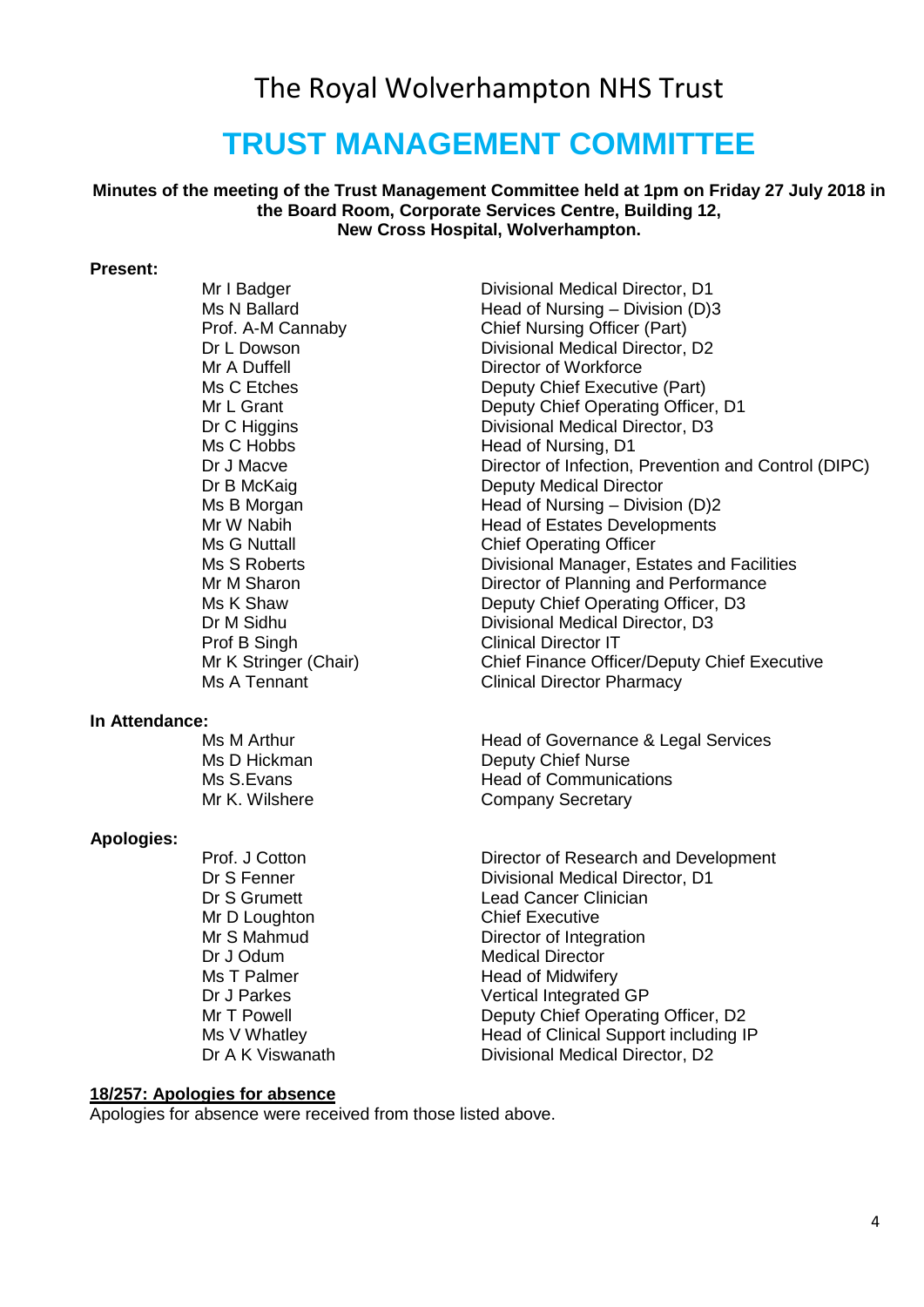# **18/258: Declarations of Interest**

There were no new or changed declarations of interest given at the meeting.

#### **18/259: Minutes of the meeting of the Trust Management Committee held on 22 June 2018**

There were amendments to the minutes as follows:

#### *Page 6 18/240: Trust Financial Position Month 2*

*Mr Stringer introduced the Finance Report for Month 2 and said that the income for May was good with questions regarding pay spend being addressed. Month 2 showed RWT as being £200k off plan. CIP delivery requires improvement.*

*Mr Duffell said that there was no known clarity on the funding for the national pay award. Mr Stringer responded that this is going to be added to the Trust Risk Register (TRR).* 

#### *It was agreed: that the Trust Financial Position Month 2 Report be received and noted.*

#### *Page 8 18/255: Any Other Business – Paragraph 3*

*Ms. Etches asked about the APY review (ongoing) and the emerging themes – Prof. Cannaby and Ms. Nuttall said the resource required needed to be re-visited. Mr Stringer referred to the Trust mortality numbers haven't changed significantly, however the SHMI which was a ratio of observed deaths to expected deaths was currently high for the Trust. number of people dying in this organisation is unexpected compared with statistical expectations. There followed discussion as to whether there were changes that could or should be made to impact on deaths. Prof. Cannaby said the focus needed to be at pace so as to be able to articulate what is or has been done, by when and with what impact, as reflected by the action plan being written by Dr. Odum, along with the resource to enable and support this. Ms. Nuttall said this should be referred to at the next Board and a review of the Board Assurance Risks.*

**It was agreed: that the Minutes of the meeting of the Trust Management Committee held on 22 June 2018 be approved with the amendments agreed.**

#### **18/260: Matters arising from the Minutes of the previous meeting**

There were no matters arising from the minutes raised.

#### **18/261: Action Points List**

#### **Friday 27 April 2018 18/179: CQC Initial Feedback and Insight Report**

Action: For discussion and action. 22 June 2018 All Draft report has been received from CQC and circulated to directorates for factual accuracy. The Trust response has been submitted to the CQC and the final report will be published on 27 June 2018. **It was agreed to consider this action closed.**

#### **Friday 22 June 2018 18/228: Staff Story for Trust Board**

Action: Mr Duffell to take the proposal to the Board. 27 July 2018 AD Taken to Board. **It was agreed to consider this action closed.**

#### **18/262: Learning from Deaths (Mortality)**

Dr McKaig introduced the report. He highlighted the circulated report and referred to the actions already underway regarding compliance with policy, the adverts for the Medical Examiner roles having been placed, the work in improving coding accuracy, and work with the CCG to ensure that pathways supporting palliation in the community and primary care was strengthened, enhancing patient experience, and ensuring patient and family requests/expectations of "place of death" were respected and achieved.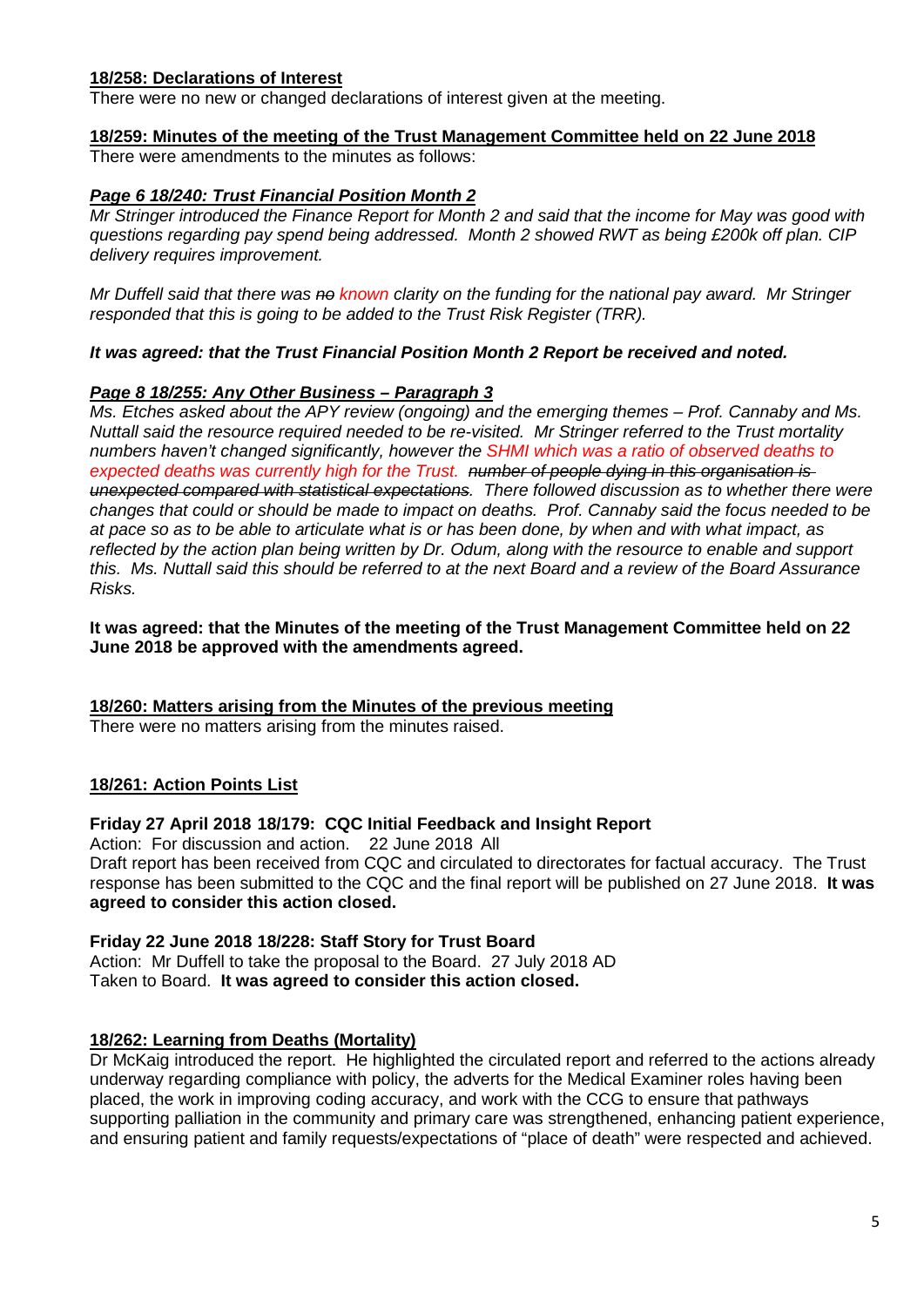He referred to possible issues with the acuity of patients being admitted and the work underway in specific areas - Pneumonia; Chronic Bronchitis, Acute Kidney Injury/ Fluid & Electrolyte Disorders; Cerebral Vascular Disease (Stroke); Sepsis.

Dr Dowson asked when the changes would feed through in the numbers. Dr McKaig said it takes around 6 months. Dr Dowson referred to the reduction of conveyance from Nursing Homes elsewhere and the work to be done in the improved use of Hospices. Dr Sidhu said that VI practices are already involved in this work to identify the patients, their preferences and the pathways to follow. Ms Hickman said the Wolverhampton Mortality Reduction Group (WMORAG) was now City-wide and was looking at engagement across the City services with the Terms of Reference in process of being agreed. Prof. Singh asked that plans and ambitions be communicated to the IT team in terms of them understanding the delivery and support needs.

Ms Nuttall asked when the Medical Examiners would be in post. Ms Hickman said the interviews would be in the second week of August 2018. Mr Stringer said that Dr Odum had presented the Action Plan at the Senior Managers Briefing and he asked that the plan be brought back to TMC for updates on completions.

**It was agreed: that the Learning from Deaths (Mortality) Report be received and noted.**

#### **18/263: Contracting Report**

Mr Sharon introduced the report and highlighted the work continuing with Wolverhampton CCG on a risk gain sharing agreement to lock in income.

#### **It was agreed: that the Contracting Report be received and noted.**

#### **18/264: Tenders Report**

Mr Sharon introduced the report and highlighted the impending Cytology Services tender. Dr Sidhu asked about the feedback for the failed APMS tender. Mr Sharon said it had been received and would be used to inform future similar tenders.

#### **It was agreed: that the Tenders Report be received and noted.**

#### **18/265: Midwifery Service Report**

Ms Hickman introduced the report on Ms Palmer's behalf and highlighted the current ratios, the outcome from the Birth-rate plus work and other work underway.

#### **It was agreed: that the Midwifery Service Report be received and noted.**

#### **18/266: Revalidation Steering Group Report**

Dr McKaig introduced the report. He confirmed that the Trust declaration and compliance level was as required.

#### **It was agreed: that the Revalidation Steering Group Report be received and noted.**

#### **18/267: Infection Prevention Report**

Dr J Macve introduced the report and highlighted the successes and challenges noted in the report on page 2 including winning the "One Together" Silver award for setting up surgical site surveillance service, winning The South Staffordshire Medical Foundation Award for Clinical Audit for work done on device related hospital acquired bacteraemia, the commendation from Public Health England for flu incident management in care homes, the reported improvement in compliance with CPE screening, the two publications achieved including one in an international peer reviewed journal.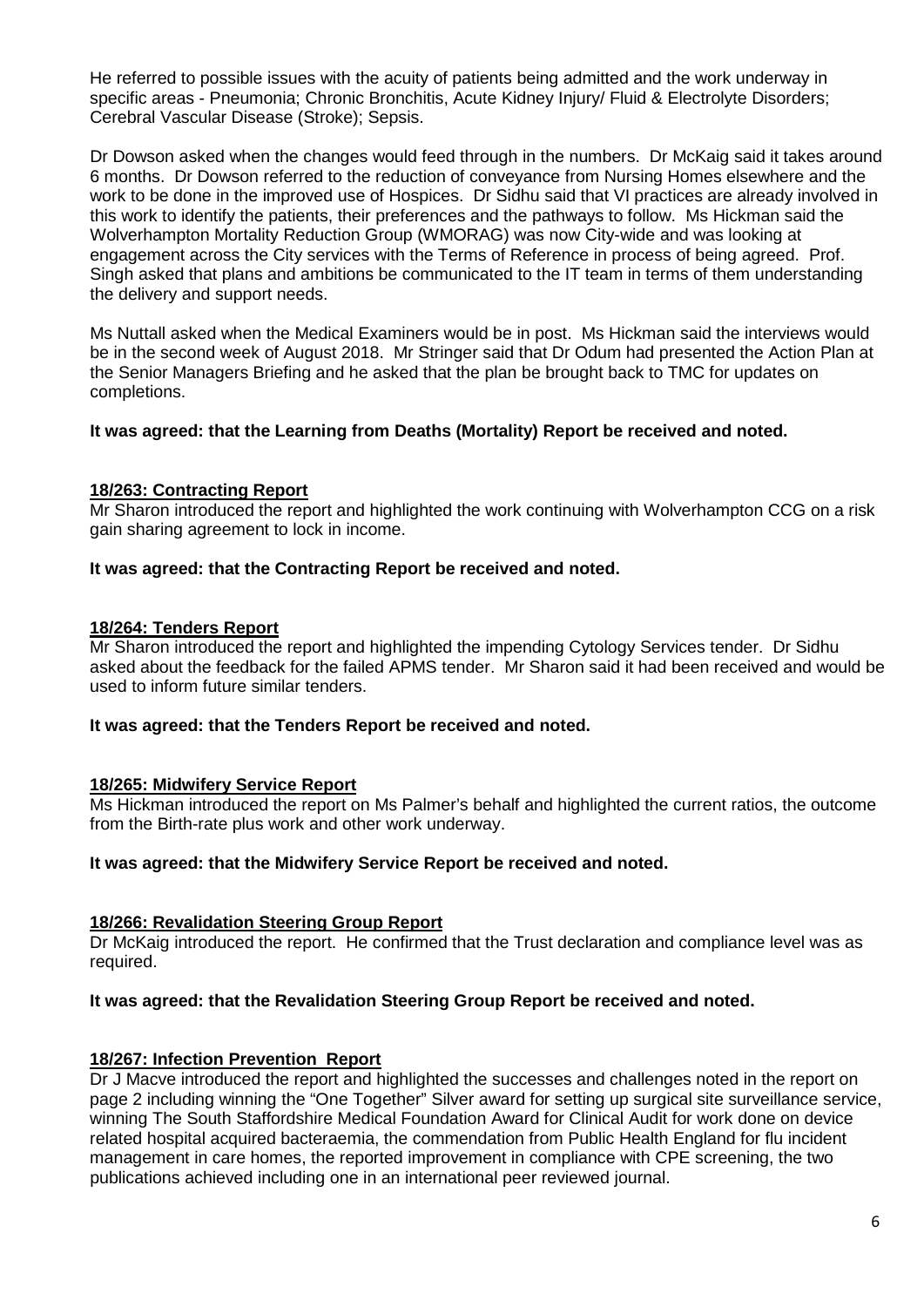She also highlighted the reduction in device-related bacteraemia, the lowest since this data has been collected from 09/10, that Clostridium difficile infection national objective was met with 28 cases falling 7 below the upper target, the reduction in E. Coli bacteraemia cases, the Central line and long line infection rate of 0.148 being a reduction on last year's figure of 0.1654 and 10 times lower than the Matching Michigan project expected, that the IV Team had inserted over 4,200 long lines since the service established in 2012 the reduction in the most serious wound infection associated with surgical procedures and the achievement of 2017-18 Antimicrobial Stewardship CQUIN and majority of 2017-2018 Antimicrobial Prescribing CQUIN.

She went on to say that the challenges ahead were the rise in new MRSA acquisition (colonisation rather than infection), the rise in MRSA bacteraemia with lessons learned and disseminated from the 2 cases, the rising numbers of CPE identified through screening and enabling prompt isolation, the achievement environmental standards compliance in an increasingly busy environment and the high community influenza numbers in winter 17/18 and the low staff vaccine uptake.

Dr Macve also referred to the new national ambition relating to reduce Gram negative bacteraemia by 50% by March 2021. She said that the aimed for reduction presented a different challenge to MRSA bacteraemia as these organisms were carried normally in the gut by everyone and therefore a patient could not be 'decolonised' in the same way as for MRSA. She said that a city-wide strategy targeting specific areas may lead to reductions such as improved urinary catheter usage, other continence management and messages to care homes around improved hydration. She confirmed that the Trust was targeting the use and duration of urinary catheters ensuring that all are appropriate and removed at the earliest opportunity.

Mr Stringer asked whether the cleanliness was at an appropriate level to support the reduction in *C.Difficile.* Dr Macve said that increased cleaning had been re-introduced to the Emergency Department partly in response to a recently increase in cases. Ms Hickman and Dr Macve referred to the recent figures for *C.Diff.* and MRSA.

#### **It was agreed: that the Infection Prevention Report be received and noted.**

#### **18/268: Division 1 Quality & Governance Report, Nursing Report, Business Cases**

Mr Badger introduced the Governance part of the report and referred to the two new amber risks on page 12 of the Report, 2 STEIS Never Events and changes to the on-call arrangements to non-residential in Orthopaedics at Cannock.

Ms Hobbs highlighted the avoidable pressure injury in the report and the booking position in Midwifery as having not reduced as much as was expected due to an increase in Wolverhampton bookings.

Ms Nuttall and Mr Grant confirmed that a meeting had been arranged with Ms Palmer to examine the situation.

#### **It was agreed: that the Division 1 Report be received and noted.**

#### **Division 1 Business Case**

#### **18/269: CPE Screening Business Case**

Mr Badger introduced the Business Case. Mr Sharon confirmed it had been agreed by the Commissioning Group with a change that had been made to the case presented.

#### **It was agreed: that the CPE Screening Business Case be approved.**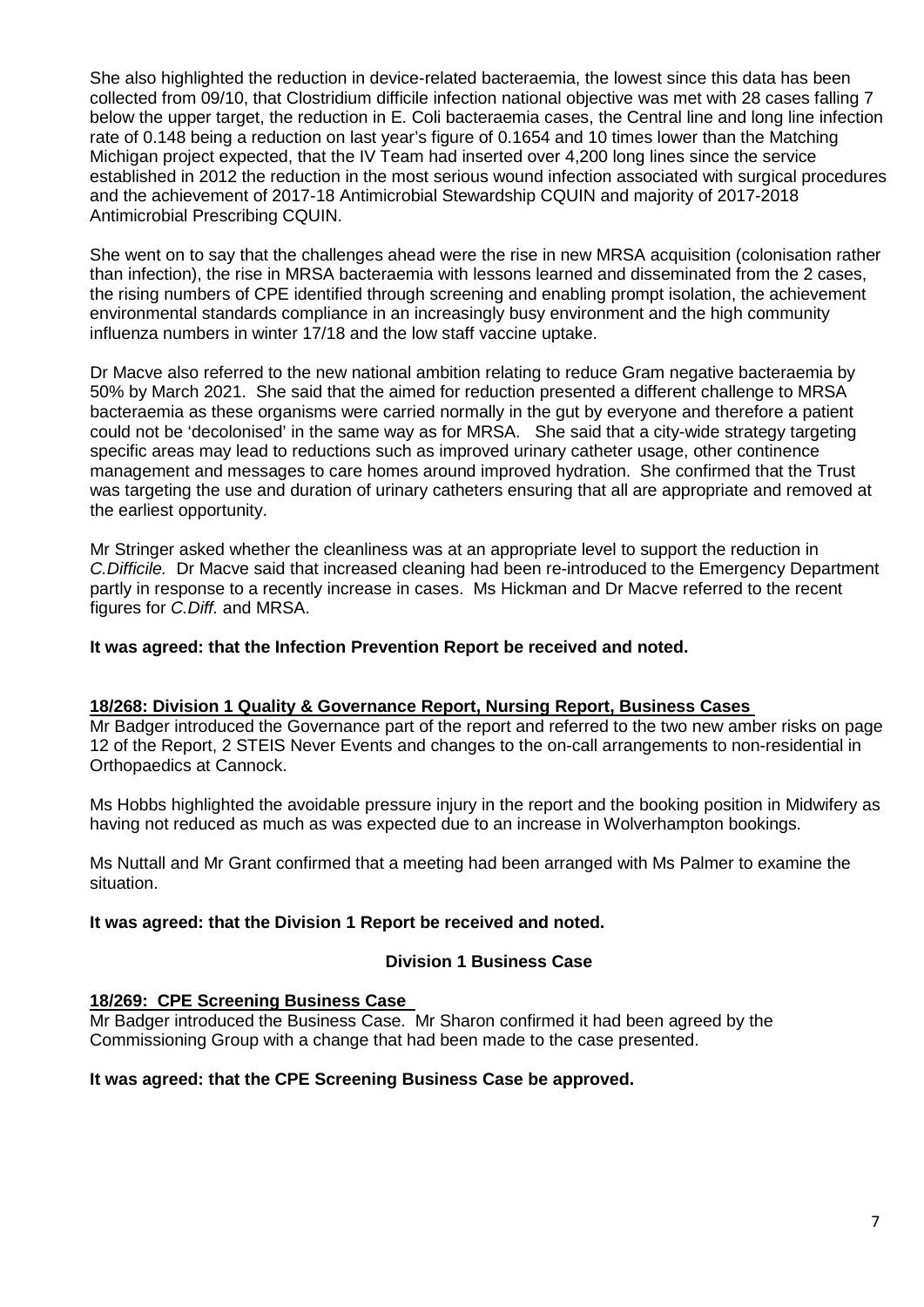# **18/270: Impella Heart Pump Business Case**

Mr Badger introduced the Business Case and briefly outlined the clinical benefits of wider use. Mr Sharon confirmed it had been agreed subject to that from Specialist Commissioners.

#### **It was agreed: that the Impella Heart Pump Business Case be approved subject to agreement by Specialist Commissioners.**

#### **18/271: Procurement of Nitrogen Evaporator Business Case**

Mr Badger introduced the Business Case.

# **It was agreed: that the Procurement of Nitrogen Evaporator Business Case be approved.**

# **18/272: Division 2 Quality & Governance Report**

Ms Morgan introduced the report and gave the position regarding recent recruitment, zero falls and no late observations for the third consecutive month. Dr Dowson referred to the governance report and improvement in key recruitment areas relating to a Divisional Risk. He referred to the work underway in the Emergency Department to further improve work flows and efficiency including input from an external company. He said that Risk 1714 had been partly addressed by a local community discharge event with the potential for further learning and improvement once the data had been received and analysed.

# **It was agreed: that the Division 2 Report be received and noted.**

# **Division 2 Business Cases**

**18/273: NICE TAG 495 Palbociclib with an aromatase inhibitor for previously untreated, hormone receptor-positive, HER2 negative, locally advanced or metastatic breast cancer** 

**It was agreed: that the NICE TAG 495 Palbociclib with an aromatase inhibitor for previously untreated, hormone receptor-positive, HER2 negative, locally advanced or metastatic breast cancer Business Case be approved.**

#### **18/274: NICE TAG 487 Venetoclax for treating chronic lymphocytic leukaemia**

**It was agreed: that the NICE TAG 487 Venetoclax for treating chronic lymphocytic leukaemia Business Case be approved.**

#### **18/275: NICE TAG 491 Ibrutinib for treating Waldenstrom's macroglobulinaemia**

**It was agreed: that the NICE TAG 491 Ibrutinib for treating Waldenstrom's macroglobulinaemia Business Case be approved.**

#### **18/276: NICE TAG 492 Atezolizumab for untreated locally advanced or metastatic urothelial cancer when Cisplatin is unsuitable.**

**It was agreed: that the NICE TAG 492 Atezolizumab for untreated locally advanced or metastatic urothelial cancer when Cisplatin is unsuitable Business Case be approved.**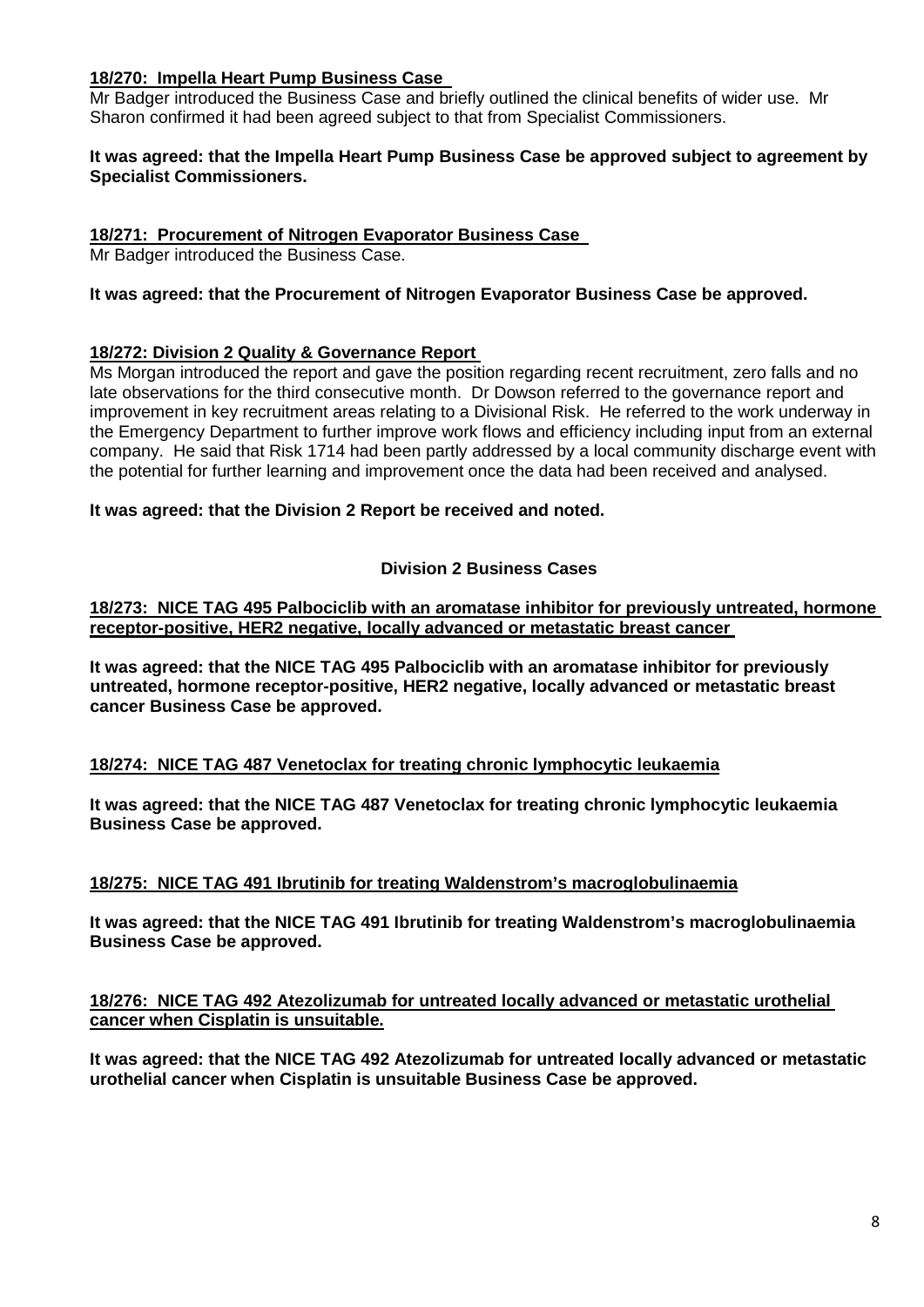# **18/277: NICE TAG 458 Trastuzumab emtansine for treating HER2 positive advanced breast cancer after Trastuzumab and a taxane**

**It was agreed: that the NICE TAG 458 Trastuzumab emtansine for treating HER2 positive advanced breast cancer after Trastuzumab and a taxane Business Case be approved**

**18/278: New Product Request: Rotigotine Transdermal Patches Business Case**  Dr Dowson introduced the Business Case and the clinical benefits of the product.

#### **It was agreed: that the New Product Request: Rotigotine Transdermal Patches Business Case be approved.**

#### **18/279: Replacement 3rd and 4th linear accelerator (linacs) including bunker refurbishment and all associated costs Business Case**

Mr Stringer said that the Capital had been agreed in principle to be confirmed at Trust Board but he asked for more detailed information and work regarding the agreement of the revenue side of the Business case. He confirmed the agreement of the capital and asked that the Commissioning Group consider and agree the revenue aspects.

#### **It was agreed: that Replacement 3rd and 4th linear accelerator (linacs) including bunker refurbishment capital Business Case be approved.**

#### **18/280: Division 3 Quality & Governance Report**

Dr Higgins introduced the report and highlighted the position regarding staffing numbers and vacancies with the largest gap in the Health Visitors group. Ms Ballard added the potential availability of staff and the Division's work to recruit where possible. Ms Nuttall commended this work. Dr Higgins gave the governance report summary. Mr Stringer asked about Risk 4696 and recent work he was aware of from Stoke. He agreed to share this outside the meeting.

#### **It was agreed: that the Division 3 Report be received and noted.**

#### **Division 3 Business Cases**

#### **18/281: Additional funding for completion of Chemocare e-prescribing system implementation Business Case**

Ms Tennant introduced the Business case as part of meeting the requirements of a CQUIN scheme. Mr Sharon asked about the additional Band 5 post. Ms Shaw said she thought the required changes had been made.

#### **It was agreed: that the Additional funding for completion of Chemocare e-prescribing system implementation Business Case be approved subject to confirmation of the changes agreed.**

# **18/282: Delivery of Local and National CQUINS schemes 2018/19 relating to Medicines Business Case**

Ms Tennant introduced the Business case as part of meeting the requirements of a CQUIN scheme. She outlined the changes now required to fulfil the scheme and the best practice elements. Prof. Singh asked for further contact regarding the electronic recording of the data in this case to ensure recording and data flows were in place.

#### **It was agreed: that the Delivery of Local and National CQUINS schemes 2018/19 relating to Medicines Business Case be approved.**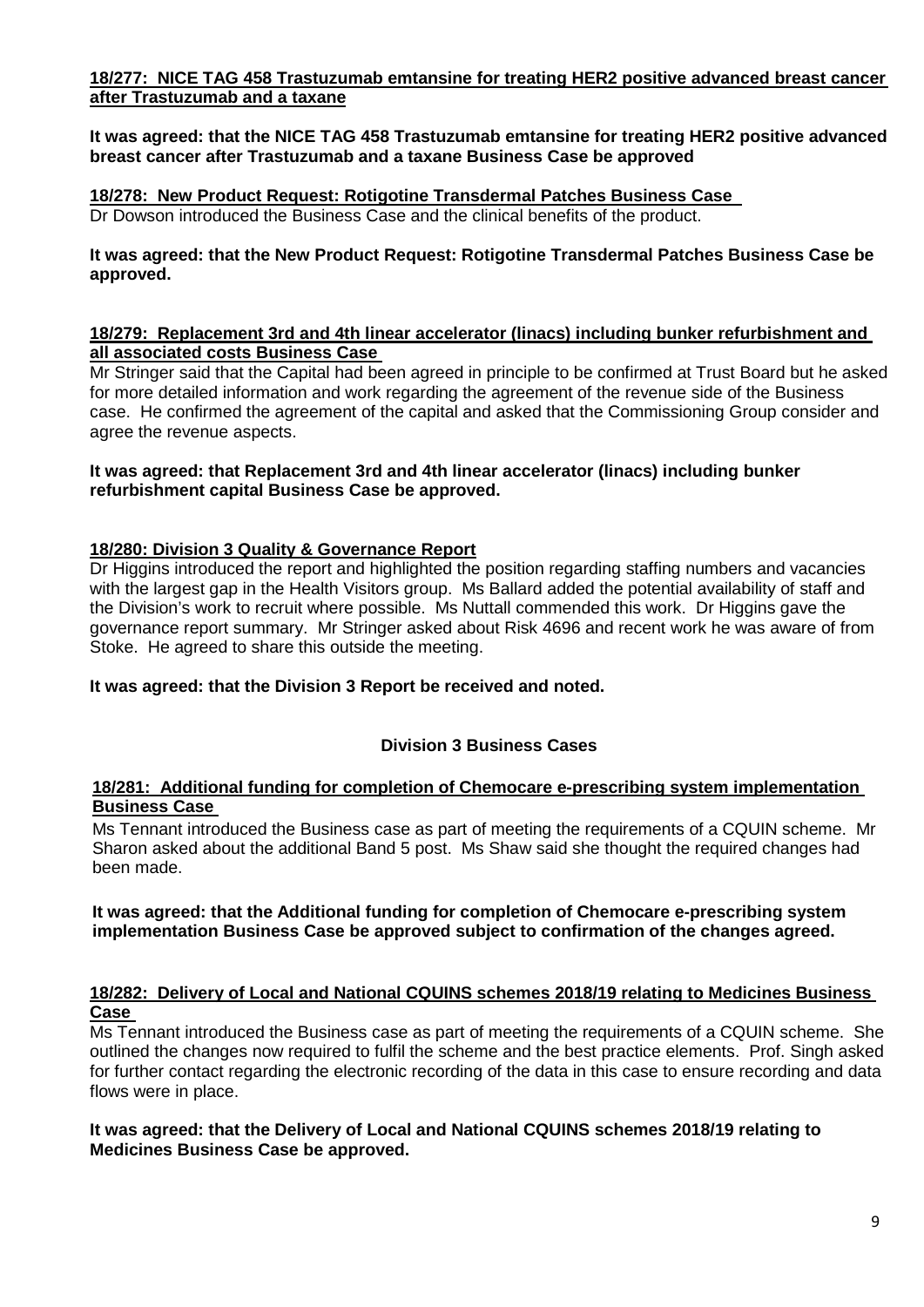# **18/283: Rheumatology Nursing Advice Line Business Case**

Dr Sidhu introduced the Business Case and outlined the role and function of the Advice Line and the benefits to patients.

#### **It was agreed: that the Rheumatology Nursing Advice Line Business Case be approved.**

# **18/284: Executive Workforce Summary Report**

Mr Duffell introduced the report and added the positive recruitment events recently held. He outlined the Pay Award information currently available and the possible dissonance between staff expectations and the actual award and that this might have resulted in staff disappointment. He added that the initial costing work indicated a short-fall between the funding and the implementation of the award. Mr Stringer added that the Trust had implemented the national agreement and that RWT did not have any control over the application of the award. He said that the Trust would try to help staff understand their award impact and understand this may result in staff being unhappy with the outturn. Mr Duffell thanked all staff for their efforts for NHS 70 and he thanked and congratulated the Communications Team. Mr Stringer asked if there was follow-up planned from the success of NHS 70. Mr Duffell said that work was underway regarding possible long-service awards in future.

#### **It was agreed: that the Executive Workforce Summary Report be received and noted.**

#### **18/285: Integrated Quality and Performance Report**

Ms Nuttall introduced the report and highlighted 2 key areas relating to Emergency Department performance including an increase in Ambulance conveyances. She said that there were significant challenges in other Emergency Departments in the area with consequential impacts on the RWT Emergency Department particularly potentially a further increase in Ambulance conveyances. She asked for further suggestions for winter planning with a paper to follow in September 2018.

Ms Hickman introduced the quality report and highlighted the position regarding Serious Incident report conclusion and closure dates and the position regarding VTE assessments and recording. She added the position regarding Mortality reviews and the addition of qualitative information and that more are sought to undertake the training to do the reviews to help tackle the backlog.

Ms Nuttall said that the VTE had a number of proposals to potentially improve the assessment and recording are being considered. Dr Dowson highlighted the data recording and system issues involved. Mr Badger said the focus was on recording rather than the quality of assessment and asked for a review of it as a meaningful activity.

#### **It was agreed: that the Integrated Quality and Performance Report be received and noted.**

#### **18/286: Cancer Intensive Support Team Report and Action Plan**

Ms Nuttall referred to the Cancer performance figures and she recapped the challenges inherent in changing this. She said the Intensive Support Team have provided their diagnostic and proposed changes including a comprehensive review of all pathways against the national best practice plus work on diagnostics. Ms Nuttall also referred to the ongoing meeting with NHSI regarding the Cancer performance position.

#### **It was agreed: that the Cancer Intensive Support Team Report and Action Plan be received and noted.**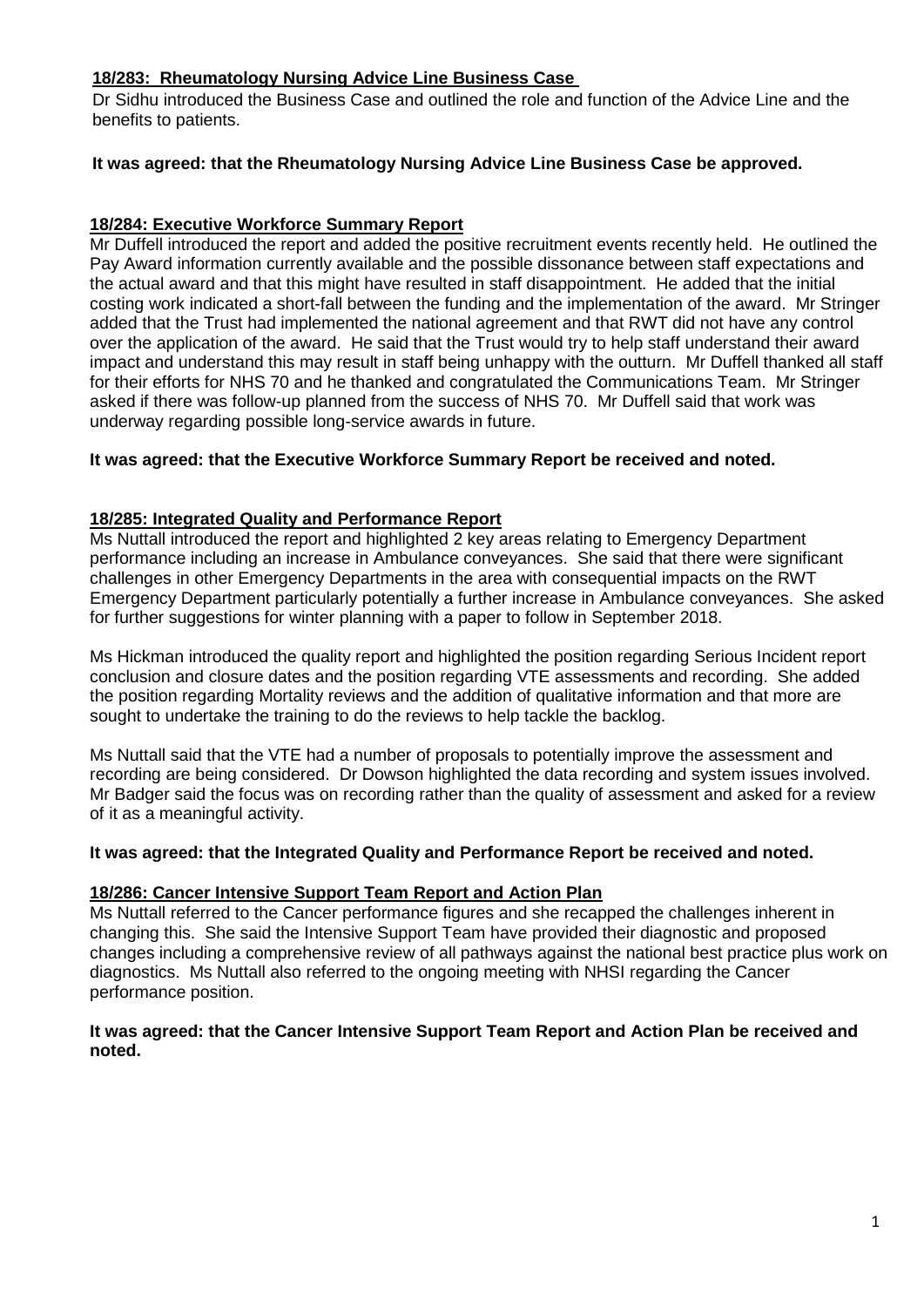# **18/287: Winter Preparation 2018**

Ms Nuttall spoke about the Winter Preparation to date and she said that planning was underway for a possible contingency including opening of additional beds and the recruitment of staff ahead of time. Dr Dowson said the work and trigger points were being considered alongside a suite of other options from NHSI including reducing length of stay and improving investigations turn-around time where possible. He added encouraging signs from partner agencies across a number of local authorities.

Mr Badger asked about the extra capacity should it be required sooner. Ms Nuttall said although the planning was underway it was probably not possible immediately. Dr Dowson said that the winter decline started previously from the start of the school holidays. Mr Badger said he was concerned about the elective work and Cancer targets impact. Dr Dowson said this happens each year with work constantly being considered to improve flow and discharges. There followed a discussion of the staffing position and capacity looking to the near future.

Dr Higgins asked about winter planning for Children's services. Ms Nuttall said that input from all areas had already been sought and asked for any further suggestions to be put forward.

#### **It was agreed: that the Winter Preparation 2018 Report be received and noted.**

#### **18/288: Report of the Chief Nursing Officer**

Ms Hickman introduced the report and noted that Prof. Magi Sque had retired and that the post was out to recruit to. Ms Hickman mentioned the opportunity to review and revise the Policy pathway in the future.

#### **It was agreed: that the Report of the Chief Nursing Officer be received and noted.**

#### **18/289: Terms of Reference (ToR) Senior Nurse Leadership Forum**

#### **It was agreed: that the (ToR) Senior Nurse Leadership Forum be received and noted.**

#### **18/290: SI Themes Report and Actions**

Ms Arthur introduced the report and the work undertaken to identify the main themes and issues relating to three overall areas – Diagnosis, Information Governance and Never Events on page 3 of the report.

She then highlighted the breakdown of the issues and themes under each heading as per table 2, page 4 of the report. She said that common threads related to local 'policy' creation, use and compliance plus Human Factors relating to gaps in consistency and compliance that may have structural or system issues behind them.

Ms Arthur reiterated previously identified common issues, the assurances available in relation to Serious Incident investigation and the tracking and closure of actions with gaps relating to assuring the impact of the actions agreed. She referred to page 6 recommended actions particularly relating to local 'policy' governance and the Human Factors improvement capability required.

She added that safety alerts relating to Never Events are being reviewed in terms of application as potential preventative measures and to identify any gaps. She added that further work was planned to follow-up on a selection of actions taken to assess the impact or otherwise.

Ms Arthur emphasised the focus on local 'policy' improvement and the capacity in the Trust relating to Human Factors issues.

#### **It was agreed: that the SI Themes Report and Actions be received and noted.**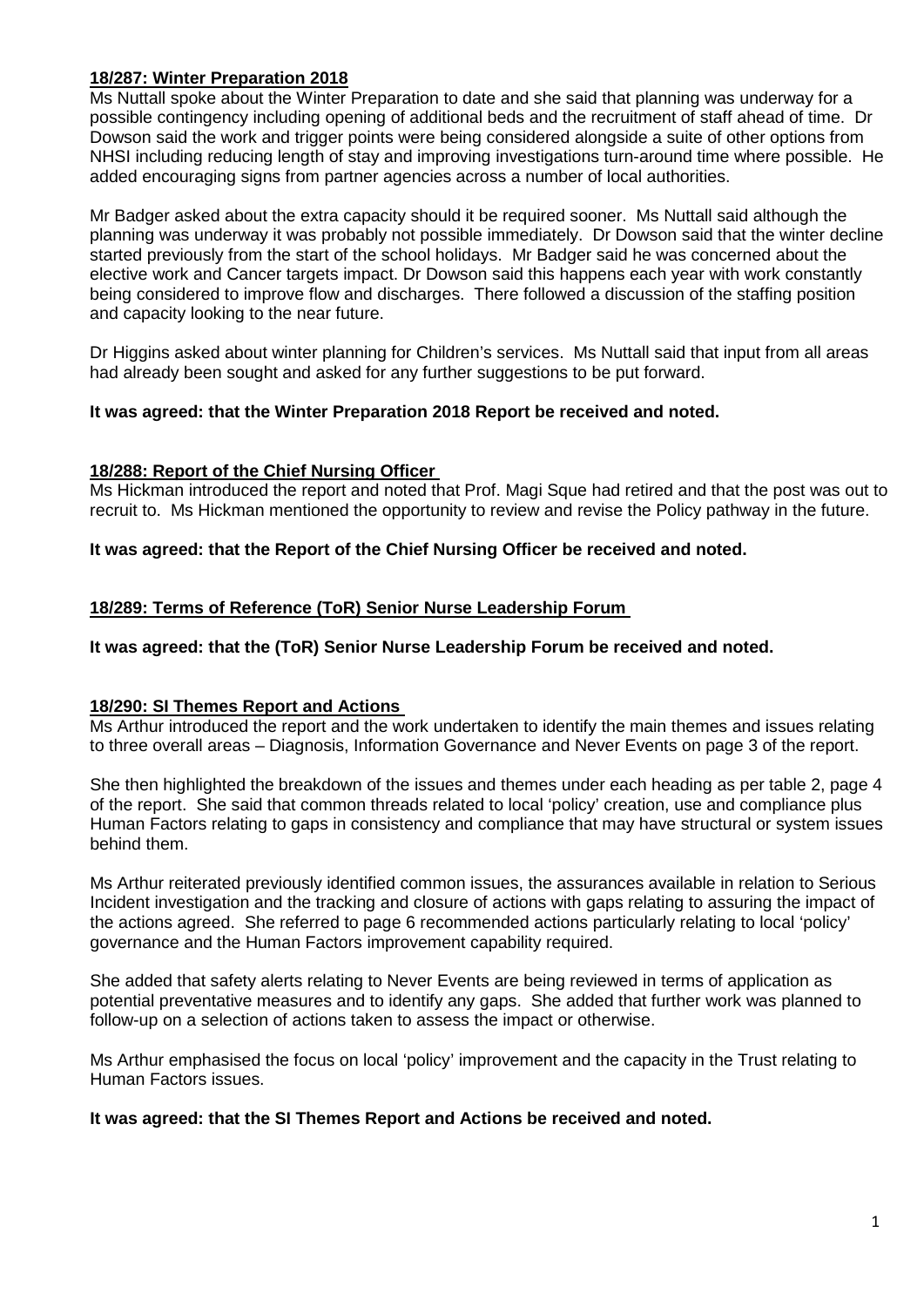# **18/291: Trust Financial Position Month 3**

Mr Stringer introduced the report and highlighted the plan position, activity and income plus one-off elements released. He said that activity remained a focus and works relating to continued temporary staff spend. Mr Stringer added the pay award analysis is showing a shortfall of approx. £300-500k relating to vacancies and the base point increases from the award and that if all posts filled the impact would be greater and the gap larger.

# **It was agreed: that the Trust Financial Position Month 3 Report be received and noted.**

# **18/292: Capital Programme Month 3**

Mr Nabih introduced the report.

**It was agreed: that the Capital Programme Month 3 Report be received and noted.**

#### **18/293: Operational Finance Group Minutes**

**It was agreed: that the Operational Finance Group Minutes be received and noted.**

# **18/294: Financial Recovery Board – monthly update**

Mr Sharon introduced the report and highlighted the slow progress given those elements already assumed or included and the degree of difficulty. He said a recent visit to Taunton would be reported upon in due course with a call for any other ideas. Mr Sharon said further work was underway regarding the pay bill. He also referred to the response to the Operating Plan from NHSI with Cost Improvement subject to further scrutiny.

# **It was agreed: that the Financial Recovery Board – monthly update Report be received and noted.**

# **18/295: Medical e-Job Planning Business Case**

Mr Duffell introduced the Business case and the potential benefits of the system proposed. Dr McKaig agreed on the requirements and benefits. There followed a discussion of medical staff included and the future benefits. Prof. Singh asked whether there were any further IT related costs. Mr Duffell said they were included in the Business Case presented.

#### **It was agreed: that Medical e-Job Planning Business Case be approved.**

# **18/296: Clinical Fellowship for Nursing Business Case**

Ms Hickman introduced the Business Case and the potential benefits for recruitment and retention of staff particularly related to a different avenue for overseas recruitment. She highlighted that dependent on the outcome of this approach; any other overseas nursing recruitment would then be reviewed should it prove successful. Prof. Cannaby added the potential benefits highlighted by the existing programme.

#### **It was agreed: that Clinical Fellowship for Nursing Business Case be approved.**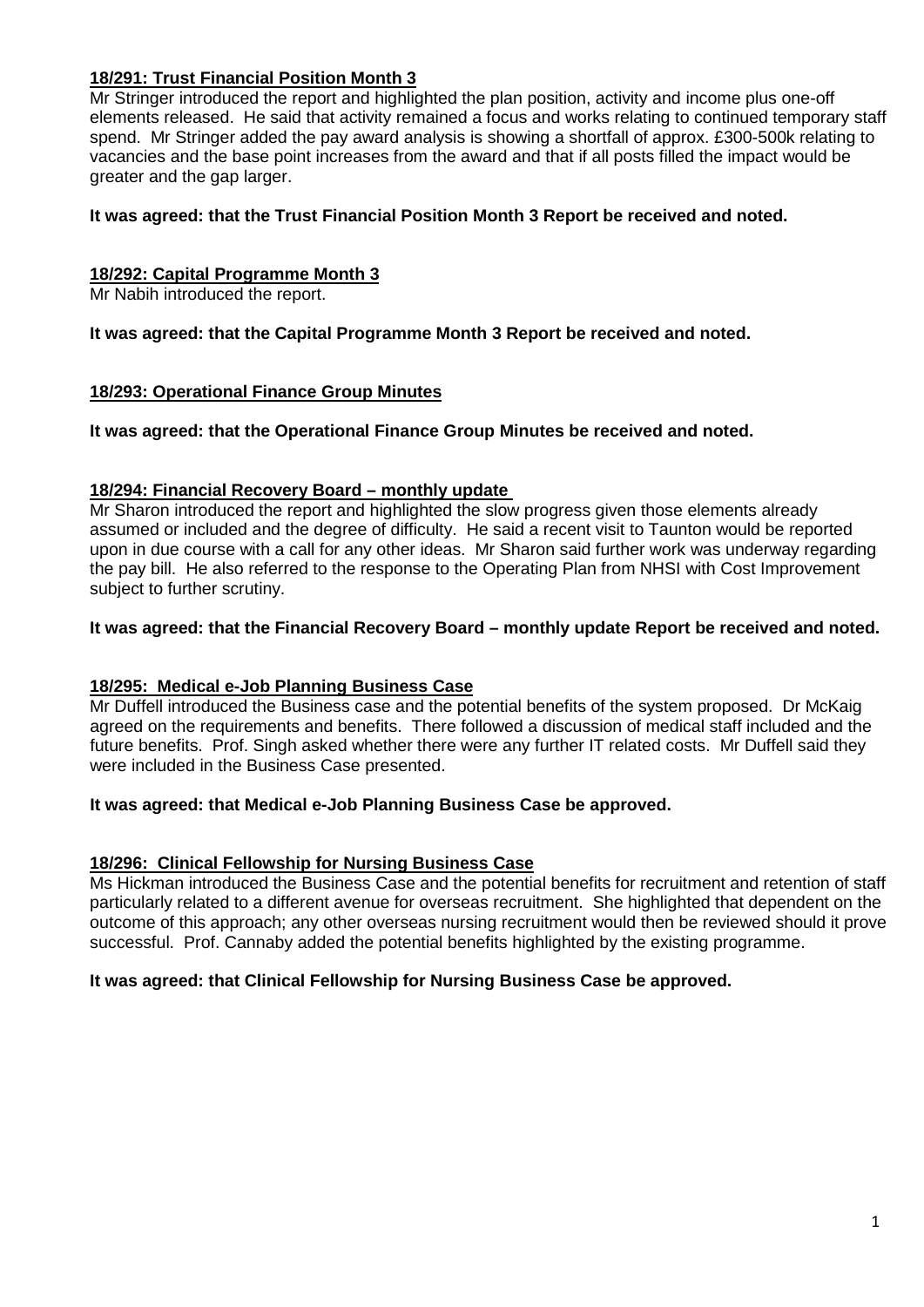# **18/297: RWT Staff Flu Campaign 2018/19 Business Case**

Ms Hickman introduced the Business Case to meet the requirements of the campaign from a safety perspective. Ms Tennant highlighted the high local rate in nursing and care homes in 2017-2018. Ms Tennant outlined the range of activity proposed in the Business Case and improved data capture alongside a concentrated communicated campaign. Ms Etches said that Wolverhampton staff rates were very low compared to other nearby organisations and that understanding their approach would be useful alongside sickness rates correlation between vaccination rates and sickness/absence. Dr Dowson said it might be interesting to also compare with death from flu rates. Mr Duffell said that in other Trusts senior clinical leadership overt involvement helped recruit other staff. Mr Stringer said that the Trust Board would be recording key messages for the Communication campaign.

# **It was agreed: that RWT Staff Flu Campaign 2018/19 Business Case be approved.**

#### **18/298: Winscribe Pan-Trust Deployment Business Case**

Mr Stringer introduced the Business Case and highlighted the potential importance and benefit as part of the development of the Trust's electronic systems. Prof. Singh added that the Trust would benefit from this solution for the electronic flow and management of documents. Mr Badger asked how many weren't using it and his view that some individuals sat outside it. Prof. Singh said he would follow this and any other issues up in due course.

#### **It was agreed: that Winscribe Pan-Trust Deployment Business Case be approved.**

#### **18/299: Electronic Observations Renewal and Expansion Business Case**

Prof. Singh introduced the Business Case that builds on the existing system used and with greater integration with other systems. Mr Sharon said the Business Case was approved subject to the confirmation of the Band 6 post status. Prof. Cannaby asked for confirmation of the Sepsis implementation from September 2018 to December 2018. Prof. Singh confirmed this.

#### **It was agreed: that Electronic Observations Renewal and Expansion Business Case be approved.**

#### **18/300: Replacement of Defibrillators Business Case**

Mr Stringer introduced the Business Case and the context of Philips exiting the market and the requirement for the Trust to replace the devices and this was consistent with those used in the Ambulance service. Mr Stringer asked for assurance that the training was in place following a discussion as to the extent of the replacement programme and the synergy of re-training and future training inclusion. Mr Stringer confirmed he would seek more information and assurance regarding the synergy between the roll-out and training including the change from current training status.

**Action:** Mr Stringer would seek more information and assurance regarding the synergy between the rollout and training to ensure safe use of the new product.

Dr Sidhu asked for assurance of the involvement of Vertically Integrated GP practices in the replacement and training schemes.

**Action:** Mr Stringer would seek more information and assurance of the involvement of Vertically Integrated GP practices in the replacement and training schemes.

#### **It was agreed: that Replacement of Defibrillators Business Case be approved.**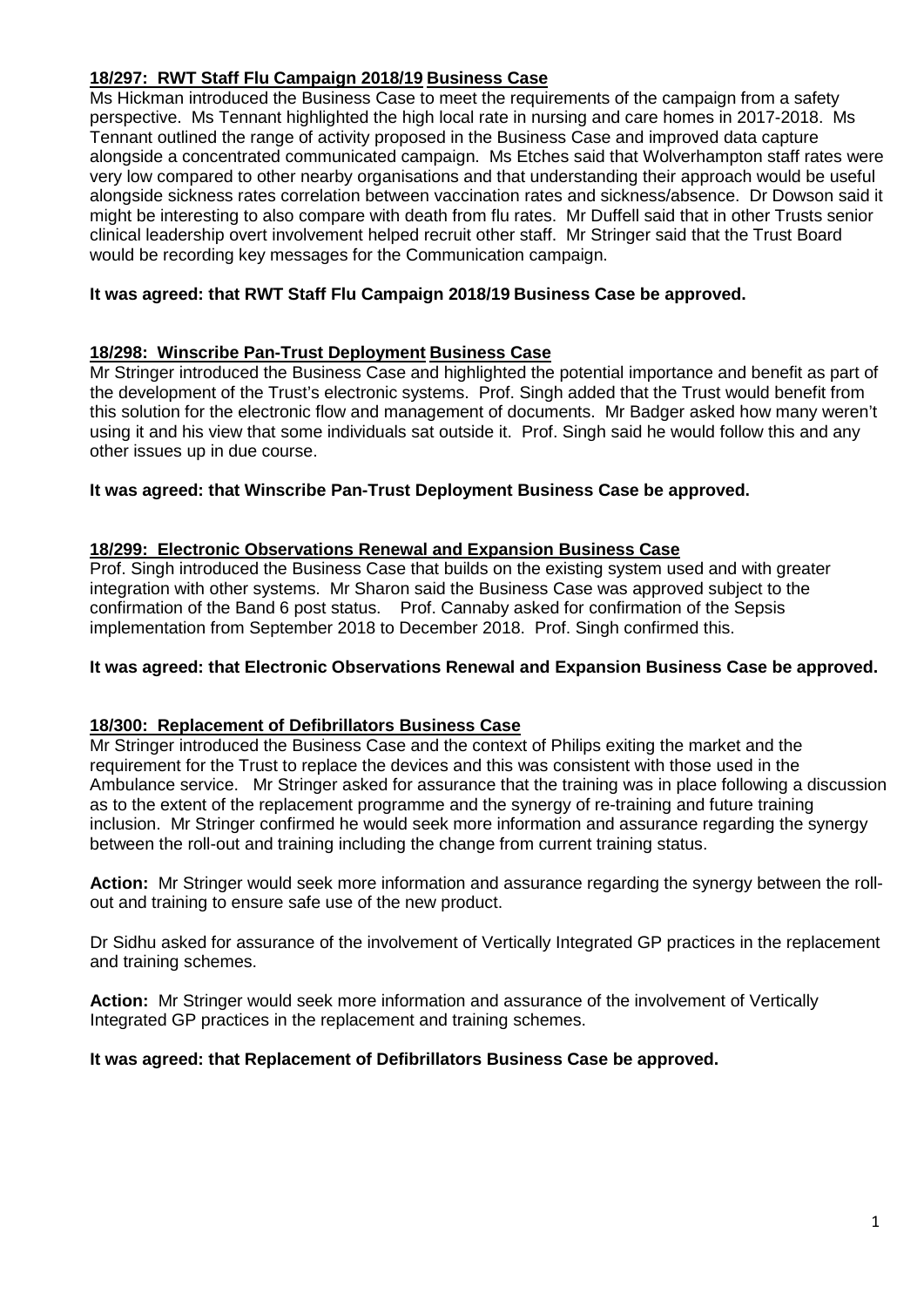**Post-meeting note:** *Robert Millard provided the following in response to Mr Stringer's enquiry -*

*"Q Has the Resuscitation Group been involved in the procurement/decision making for the new equipment?*

*Answer: Yes thoroughly involved.*

*Q How quick will the roll out/training be as we switch to the new equipment?*

*Q In relation to above how different is the current equipment to the proposed new equipment in terms of use and is there any risk of there being both pieces of equipment in use for a short period and clinicians not being familiar at a particular point?|*

*Answer from Jenny Cartwright - Operational Services Manager, Clinical Engineering & Co-Chair Medical Devices Group* 

*The team are currently arranging a meeting with Zoll, expected in the next couple of weeks, to commence the organisation of a detailed training plan. Although servicing of the existing fleet expires in December of this year, the team have written a robust risk assessment attached, which offers assurance for management in the interim and beyond this date if required.*

*Zoll have led with extensive training plan management in other Trusts with comparable numbers and scope. They have a team of trainers to support roll out and Clinical Skills and Resuscitation team are confident that there is sufficient time to comprehensively explore and work a training plan around the needs of the individual areas. A robust training plan will be agreed by all relevant parties before commencement. Roll out of a training plan is likely to extend to 8 weeks or more.*

*In line with our own Trust policy HS11, the expectation will be that a minimum of 75% training compliance will be met before introduction of the devices in any one area. Implementation has the potential to see a period of time when there will be a mix of both devices in the Trust. Priority training of the Cardiac Arrest Team, Critical Care Outreach and Out of Hours Nurse practitioners will offer the assurance of safety during the period of transition, coupled with a similarity and intuitive operation between the devices newly procured and the existing fleet.* 

*I hope this has adequately responded to the questions raised and offers the assurance that TMC require however, please do not hesitate to contact me if you have any further questions."*

# **18/301: Integrated Care System Update (ICS)**

Mr Stringer introduced the report and highlighted the aims and collaboration across Primary Care. He said it described the areas of development and the time-line. He said that governance and information use was being worked on and he said the 4 health economy areas being looked at in terms of future integrated care. Ms Shaw said the Trust and others sometimes have duplicating pathways and that the requirement for integrated work must include those currently delivering those services and pathways.

Prof. Singh highlighted the potential risk of governance control for the Trust and to ensure that the Trust retains and uses its own control mechanisms for safe use of data irrespective of other organisations. Ms Etches asked whether such a risk was articulated on the Trust Risk Register. Prof. Singh recommended that Ms Edwards would reflect the totality of the risk he was describing with the support of Ms Shaw. Mr Sharon reiterated that it related to an internal co-ordination, co-operation and agreement as well as a coordination with external agencies.

**Action:** That Prof. Singh and Ms Shaw articulate the risk described with Ms Edwards and provide assurance that the risk either is reflected in a current risk on the Risk register or that a new Risk is placed on the Risk Register.

**It was agreed: that the Integrated Care System Update (ICS) be noted.**